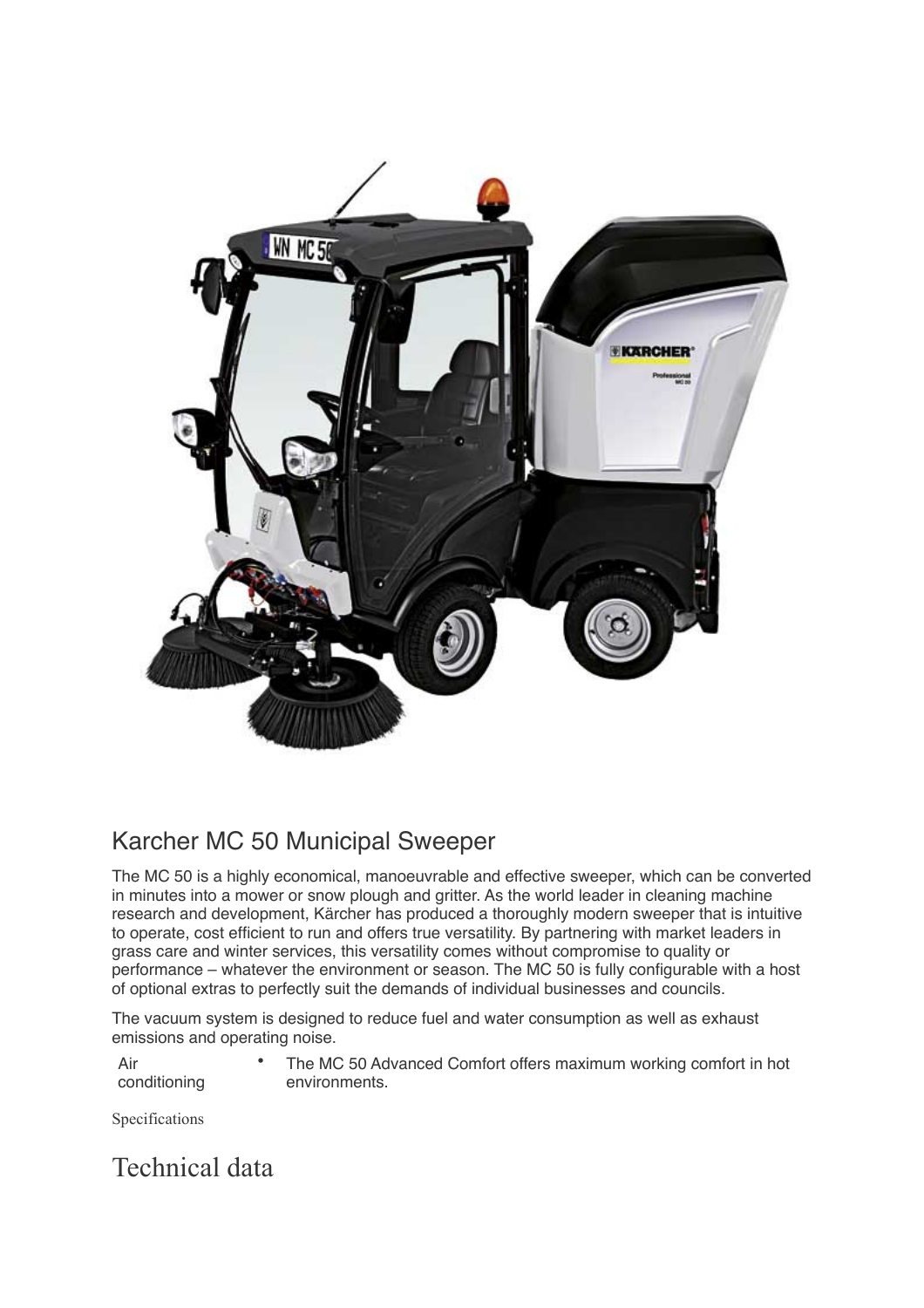| Drive – power (kW/hp)                         | 19.2 / 26          |
|-----------------------------------------------|--------------------|
| Max. area performance (m <sup>2</sup> /h)     | 14000              |
| Working width (mm)                            | 1400               |
| Max. working width with third side brush (mm) | 2000               |
| Sweeping width variable (mm)                  | 1100 / 1400        |
| Waste container (I)                           | 500                |
| Load capacity (kg)                            | 400                |
| Water tank (I)                                | 165                |
| Hill climbing ability $(\%)$                  | 25                 |
| Travel speed (km/h)                           | 20                 |
| Turning circle (m)                            | 0.75               |
| Hydraulic container lift (m)                  | 1.45               |
| Operating hours on one tankful                | 13                 |
| Weight (kg)                                   | 1110               |
| Dimensions (L x W x H) (mm)                   | 2960 x 1090 x 1970 |

## Equipment

- Central lubrication
- Operating hour meter for sweeping mechanism
- Extra comfort seat
- Air conditioning
- Heater
- Vacuum
- Adjustable side brush speed
- Travel drive forward
- Traction drive, hydrostatic
- Bulk waste flap
- Hydraulic container lift
- Waste container, 500 l
- Panorama cab with safety glass, 2 rear-view mirrors
- Rotating warning beacon
- Water spraying system suppresses dust around side brushes and in intake duct
- Doors left / right
- 4-wheel chassis, Ergonomic power steering
- Water tank, 165 l
- Water tank, 165 l
- Side brush rotation reversal
- All-season-use